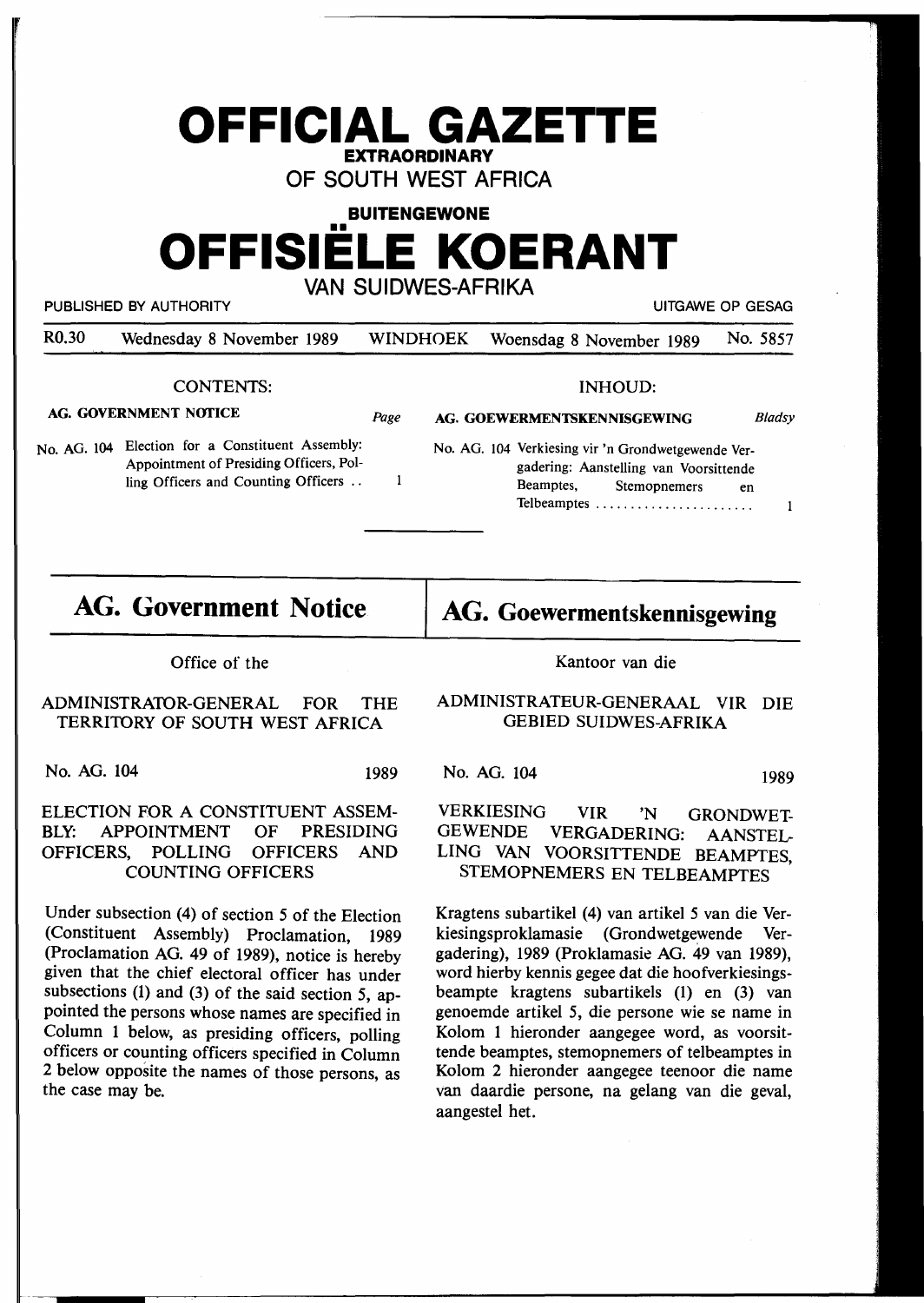$\bar{\mathbf{z}}$ 

| COLUMN 1 / KOLOM 1<br>NAAM EN AMPTELIKE ADRES              | COLUMN 2/KOLOM 2   COLUMN 3/KOLOM 3<br>NAME AND OFFICIAL ADDRESS/ APPOINTED AS/ DISTRICT/<br>AANGESTEL AS DISTRIK |  |
|------------------------------------------------------------|-------------------------------------------------------------------------------------------------------------------|--|
| OWAMBC                                                     |                                                                                                                   |  |
| N J J SWANEPOEL<br>Admin for Whites<br>Windhoek            | PRESIDING OFFICER/ OWAMBO<br>COUNTING OFFICER                                                                     |  |
| K BOGALECKI<br>Admin for Whites<br>Windhoek                | POLLING OFFICER/<br>OWAMBO<br>COUNTING OFFICER                                                                    |  |
| J KRITZINGER<br>Admin for Whites<br>Windhoek               | POLLING OFFICER<br>OWAMBO                                                                                         |  |
| C F PRETORIUS<br>Office of the Adm-General<br>Windhoek     | POLLING OFFICER<br>OWAMBO                                                                                         |  |
| A S WEST<br>Office of the Adm-General<br>Windhoek          | POLLING OFFICER<br>OWAMBO                                                                                         |  |
| F J VAN DER MERWE<br>Office of the Adm-General<br>Windhoek | POLLING OFFICER<br>OWAMBO                                                                                         |  |
| H C GERRYTS<br>Office of the Adm-General<br>Windhoek       | POLLING OFFICER<br>OWAMBO                                                                                         |  |
| R H NELSON<br>Office of the Adm-General<br>Windhoek        | POLLING OFFICER<br>OWAMBO                                                                                         |  |
| J H VORSTER<br>Office of the Adm-General<br>Windhoek       | POLLING OFFICER<br>OWAMBO                                                                                         |  |
| J F SCHEEPERS<br>Office of the Adm-General<br>Windhoek     | POLLING OFFICER<br>OWAMBO                                                                                         |  |
| J J SWART<br>Office of th Adm-General<br>Windhoek          | POLLING OFFICER<br>OWAMBO                                                                                         |  |
| W F VOLSHENK<br>Office of the Adm-General<br>Windhoek      | POLLING OFFICER<br>OWAMBO                                                                                         |  |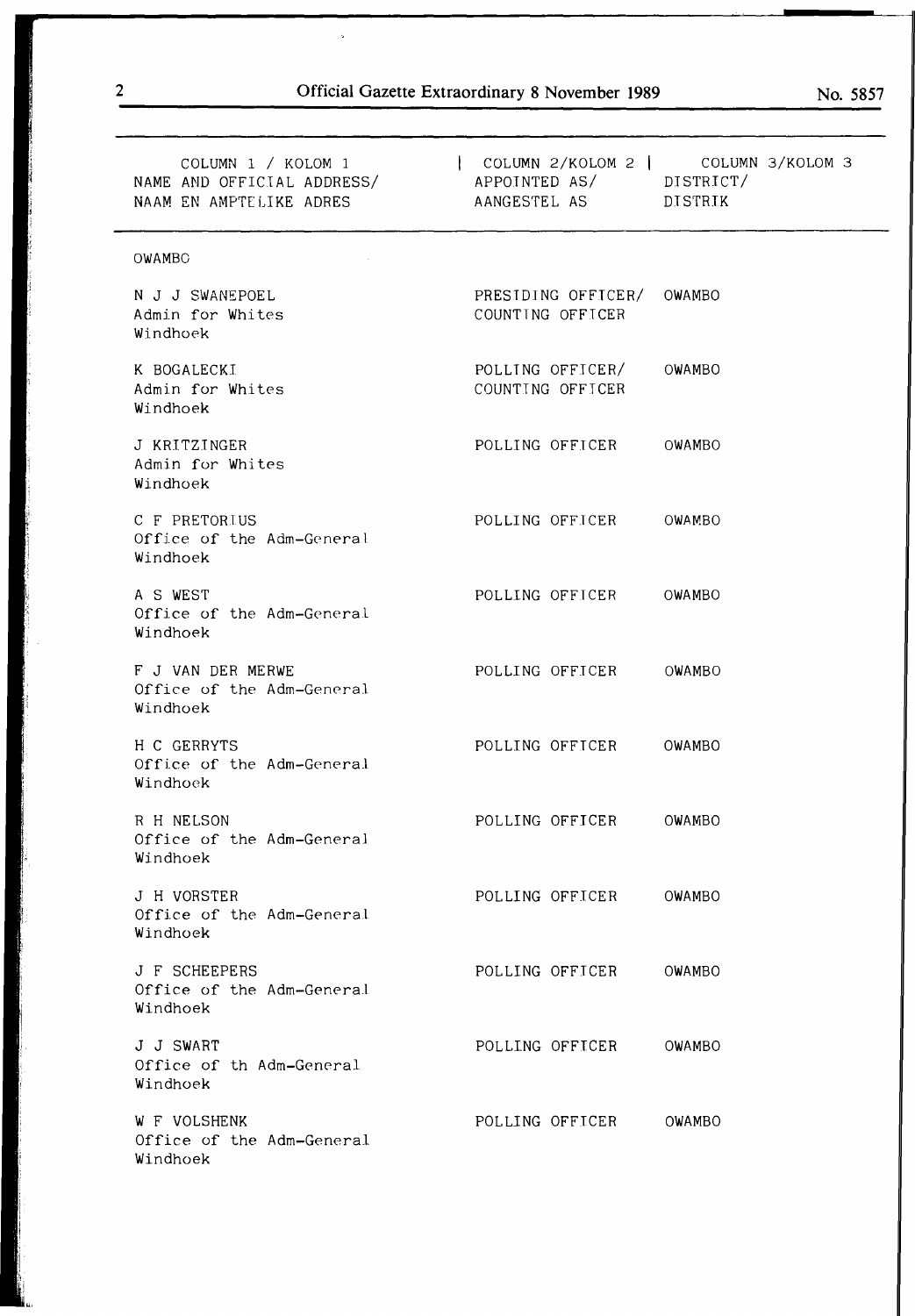| COLUMN 1 / KOLOM 1<br>NAME AND OFFICIAL ADDRESS/<br>NAAM EN AMPTELIKE ADRES | APPOINTED AS/ DISTRICT/<br>AANGESTEL AS DISTRIK | COLUMN 2/KOLOM 2   COLUMN 3/KOLOM 3 |
|-----------------------------------------------------------------------------|-------------------------------------------------|-------------------------------------|
| P J S BOTHA<br>Office of th Adm-General<br>Windhoek                         | POLLING OFFICER OWAMBO                          |                                     |
| E WIESE<br>Office of the Adm-General<br>Windhoek                            | POLLING OFFICER OWAMBO                          |                                     |
| <b>B ANDREWS</b><br>Office of the Adm-General<br>Windhoek                   | POLLING OFFICER OWAMBO                          |                                     |
| W J J NEL<br>Office of the Adm-General<br>Windhoek                          | POLLING OFFICER OWAMBO                          |                                     |
|                                                                             |                                                 |                                     |
| REHOBOTH                                                                    |                                                 |                                     |
| F J ENGELBRECHT<br>Dept of Transport<br>Windhoek                            | POLLING OFFICER REHOBOTH                        |                                     |
| WINDHOEK                                                                    |                                                 |                                     |
| J H VAN DER WESTHUIZEN<br>Admin for Whites<br>Windhoek                      | POLLING OFFICER                                 | WINDHOEK                            |
| <b>KEETMANSHOOP</b>                                                         |                                                 |                                     |
| M BAKKES<br>Admin for Namas<br>Keetmanshoop                                 | PRESIDING OFFICER/<br>COUNTING OFFICER          | KEETMANSHOOP                        |
| W J LOUW<br>Admin for Coloureds<br>Keetmanshoop                             | POLLING OFFICER                                 | KEETMANSHOO                         |
| A J HEYMAN<br>Admin for Namas<br>Keetmanshoop                               | POLLING OFFICER                                 | <b>KEETMANSHOOP</b>                 |